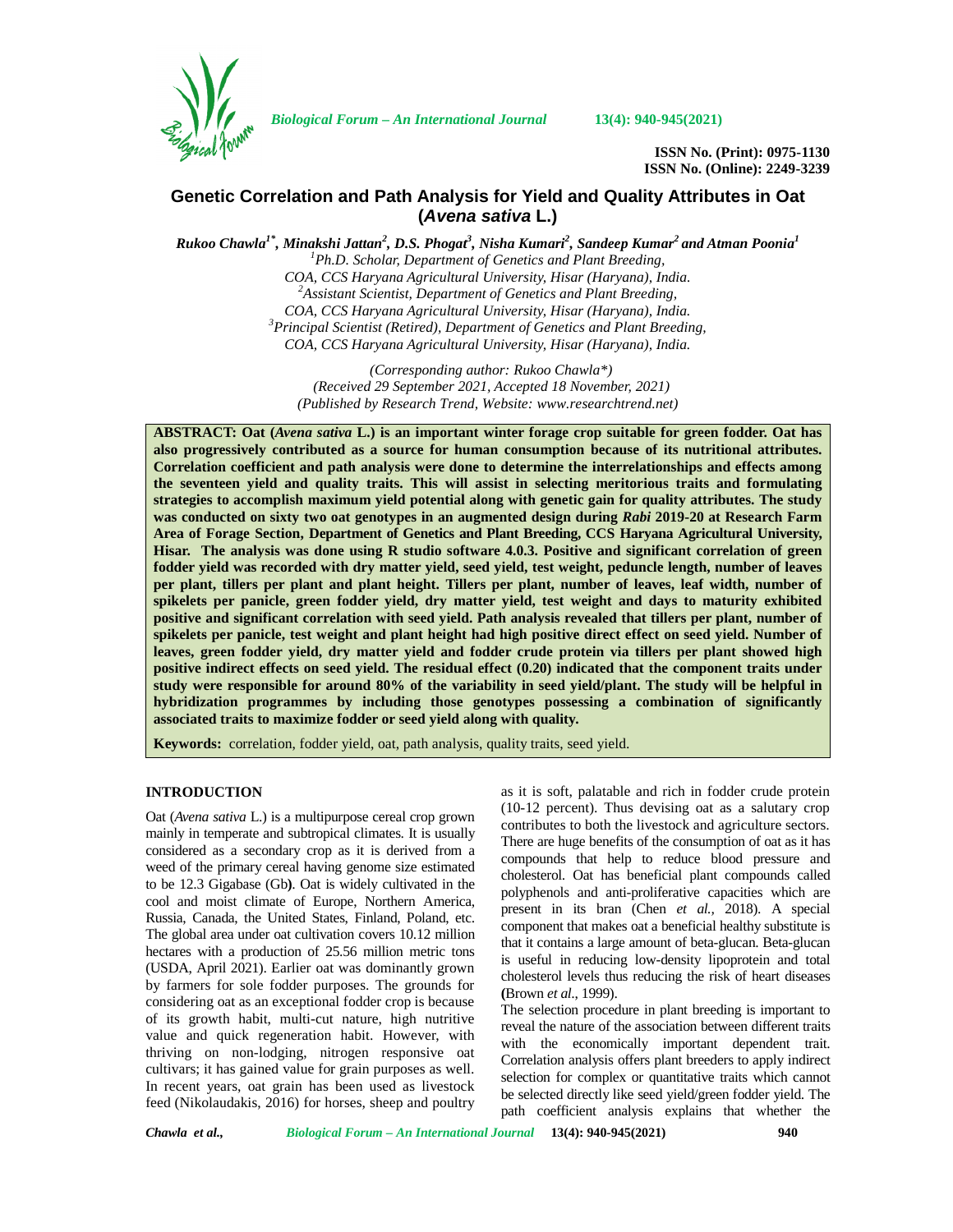association of each trait with yield is due to its direct effect on yield or it is a consequence of indirect effects via other component traits. In today's epoch of differentia, quality traits are equally consequential as improvement in yield. Therefore, the present study was done to find out the affinity among yield and quality contributing traits in 62 oat genotypes.

#### **MATERIALS AND METHOD**

The study was conducted at the Research Farm Area of Forage Section, Department of Genetics and Plant Breeding, CCS Haryana Agricultural University, Hisar

(Haryana) during *Rabi* 2019-20. The Research Farm Area is situated nearly 3.8 km away from the main campus and at about 29°10′N latitude, 75°44′E longitude and an altitude of 228 m from sea level. Sixty two oat genotypes including three checks (OS 6, JHO 851 and UPO 212) were grown in an augmented design with seven blocks (Table 1). A total of 17 yield and quality traits were studied. The correlation and path analysis was done using R studio software. The graphical representation and diagrams were drawn using R software as well.

| Sr. No.          | Genotype        | <b>Source</b>         | Sr. No. | Genotype         | <b>Source</b>            |
|------------------|-----------------|-----------------------|---------|------------------|--------------------------|
| 1.               | GP 65           | <b>CCS HAU, HISAR</b> | 32.     | <b>HFO 1109</b>  | CCS HAU, HISAR           |
| 2.               | GP 68           | CCS HAU, HISAR        | 33.     | <b>HFO 1111</b>  | CCS HAU, HISAR           |
| $\overline{3}$ . | GP 158          | <b>CCS HAU, HISAR</b> | 34.     | <b>HFO 1112</b>  | <b>CCS HAU, HISAR</b>    |
| $\overline{4}$ . | GP 192          | CCS HAU, HISAR        | 35.     | <b>HFO 1113</b>  | CCS HAU, HISAR           |
| 5.               | <b>GP 298</b>   | CCS HAU, HISAR        | 36.     | <b>HFO 1114</b>  | CCS HAU, HISAR           |
| 6.               | GP 492          | <b>CCS HAU, HISAR</b> | 37.     | <b>HFO 1115</b>  | <b>CCS HAU, HISAR</b>    |
| 7.               | GP 580          | CCS HAU, HISAR        | 38.     | <b>HFO 1116</b>  | CCS HAU, HISAR           |
| 8.               | GP 781          | CCS HAU, HISAR        | 39.     | <b>HFO 1117</b>  | CCS HAU, HISAR           |
| 9.               | GP 875          | CCS HAU, HISAR        | 40.     | <b>HFO 1118</b>  | CCS HAU, HISAR           |
| 10.              | <b>HFO 424</b>  | <b>CCS HAU, HISAR</b> | 41.     | <b>HFO</b> 1121  | <b>CCS HAU, HISAR</b>    |
| 11.              | <b>HFO 529</b>  | <b>CCS HAU, HISAR</b> | 42.     | <b>HFO 1122</b>  | <b>CCS HAU, HISAR</b>    |
| 12.              | <b>HFO 607</b>  | CCS HAU, HISAR        | 43.     | <b>HFO 1123</b>  | CCS HAU, HISAR           |
| 13.              | <b>HFO 611</b>  | <b>CCS HAU, HISAR</b> | 44.     | $HJ_8$           | CCS HAU, HISAR           |
| 14.              | <b>HFO 707</b>  | CCS HAU, HISAR        | 45.     | OS403            | CCS HAU, HISAR           |
| 15.              | <b>HFO 806</b>  | <b>CCS HAU, HISAR</b> | 46.     | OL 125           | PAU. LUDHIANA            |
| 16.              | <b>HFO 818</b>  | <b>CCS HAU, HISAR</b> | 47.     | OL 1861          | PAU. LUDHIANA            |
| 17.              | <b>HFO 901</b>  | CCS HAU, HISAR        | 48.     | OL 1869-1        | PAU. LUDHIANA            |
| 18.              | <b>HFO 902</b>  | CCS HAU, HISAR        | 49.     | OL 1766-2        | PAU, LUDHIANA            |
| 19.              | <b>HFO 903</b>  | <b>CCS HAU, HISAR</b> | 50.     | OL 1874-2        | PAU, LUDHIANA            |
| 20.              | <b>HFO 915</b>  | <b>CCS HAU, HISAR</b> | 51.     | <b>KENT</b>      | <b>AUSTRALIA</b>         |
| 21.              | <b>HFO 917</b>  | CCS HAU, HISAR        | 52.     | RO 11-2-2        | <b>MPKV, RAHURI</b>      |
| 22.              | <b>HFO 1003</b> | <b>CCS HAU, HISAR</b> | 53.     | RO 11-2-6        | <b>MPKV, RAHURI</b>      |
| 23.              | <b>HFO 1005</b> | CCS HAU, HISAR        | 54.     | <b>JHO 822</b>   | IGFRI, JHANSI            |
| 24.              | <b>HFO 1013</b> | CCS HAU, HISAR        | 55.     | JHO 99-1         | IGFRI, JHANSI            |
| 25.              | <b>HFO 1016</b> | CCS HAU, HISAR        | 56.     | JHO 2006-1       | IGFRI, JHANSI            |
| 26.              | <b>HFO 1101</b> | CCS HAU, HISAR        | 57.     | JO <sub>1</sub>  | <b>JNKVV. JABALPUR</b>   |
| 27.              | <b>HFO 1104</b> | <b>CCS HAU, HISAR</b> | 58.     | NDO <sub>1</sub> | NDUAT, FAIZABAD          |
| 28.              | <b>HFO 1105</b> | CCS HAU, HISAR        | 59.     | PLP <sub>1</sub> | <b>CSKHPKV, PALAMPUR</b> |
| 29.              | <b>HFO</b> 1106 | <b>CCS HAU, HISAR</b> | 60.     | OS $6(C_1)$ *    | CCSHAU, HISAR,           |
| 30.              | <b>HFO 1107</b> | CCS HAU, HISAR        | 61.     | JHO 851 $(C2)$   | IGFRI, JHANSI            |
| 31.              | <b>HFO 1108</b> | <b>CCS HAU, HISAR</b> | 62      | $UPO 212 (C_3)$  | <b>GBPUAT, PANTNAGAR</b> |

| Table 1: List of 62 oat genotypes used in the study. |  |
|------------------------------------------------------|--|
|------------------------------------------------------|--|

 $^{\ast}C_1$ = Check 1, C<sub>2</sub>= Check 2, C<sub>3</sub>= Check 3

### **RESULTS AND DISCUSSION**

**Correlation analysis.** Economic traits whether seed yield, green fodder yield or dry matter yield are considered complex quantitative traits. Direct selection for such traits is unsuccessful. Therefore, indirect selection has to be practised in breeding programmes. This can be achieved by incorporating those traits which show a high positive significant correlation with yield. The genotypic correlation coefficients among the 17 traits in 62 oat genotypes are presented in Table 2. Correlation analysis is also illustrated in form of a correlation graph (Fig. 1). The scatter diagram along with frequency distribution is shown in Fig. 2. Results showed that plant height exhibited a positive and significant correlation with peduncle length (0.56), green fodder yield (0.47) and dry matter yield (0.41). Tillers per plant showed a positive and significant correlation with green fodder yield (0.58), seed yield (0.57), dry matter yield (0.57) and number of leaves (0.86) while a negative significant correlation was found with peduncle length (-0.25). Number of leaves per plant exhibited a positive and significant correlation with green fodder yield (0.55), dry matter yield (0.46) and seed yield (0.45). Leaf length showed a positive and significant correlation with test weight (0.35) while a negative significant correlation was found with days to 50% flowering  $(-0.41)$  and days to maturity  $(-0.31)$ . Leaf width exhibited a positive and significant correlation with number of spikelets per panicle (0.42), days to 50% flowering  $(0.26)$ , days to maturity  $(0.33)$ and seed yield (0.27). Negi *et al.,* (2019); Wagh *et al.,* (2018); Poonia *et al*., (2017); Kumar *et al.,* (2016); Krishna *et al*., (2014); Ahmed *et al*. (2013); Kapoor *et al.,* (2011) observed similar results in oat.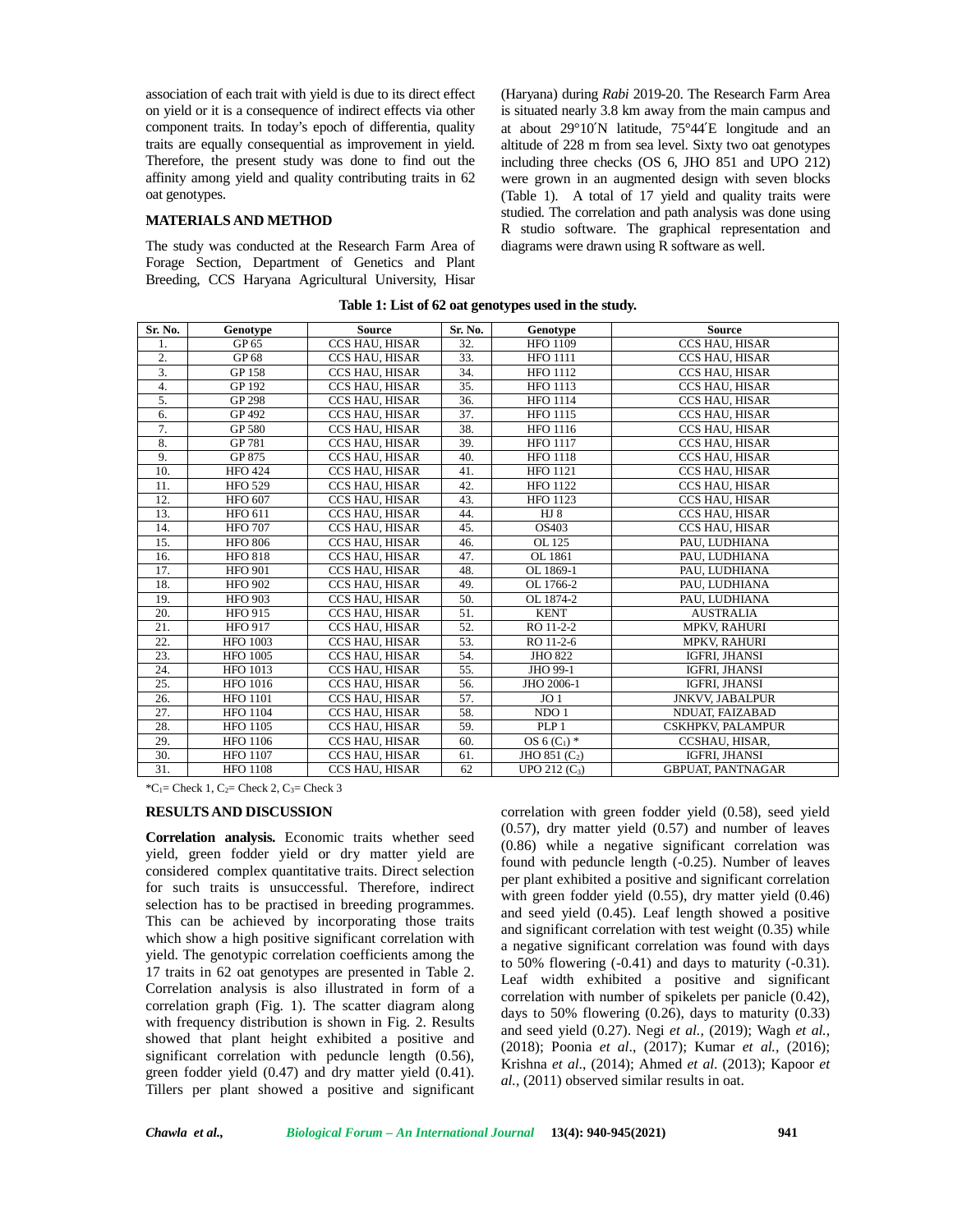**Table 2: Genotypic correlation coefficients among 17 traits studied in 62 oat genotypes.**

|                          |                                                                                |                               |                                                                                                                                                                                                                                                                                                                                                                                                                                                                                                                                                                                                                                                                                                                                                                                                                    |              |              |          |              |                                       |                      |                  | Table 2: Genotypic correlation coefficients among 17 traits studied in 62 oat genotypes. |                       |                      |                        |                 |                                                                                                                                                                                                                                                                                                                                                                                                                                                                                                                                                                                                                                                                                                                                                                                                                                                                                                                                                                                                                                                                                          |                    |
|--------------------------|--------------------------------------------------------------------------------|-------------------------------|--------------------------------------------------------------------------------------------------------------------------------------------------------------------------------------------------------------------------------------------------------------------------------------------------------------------------------------------------------------------------------------------------------------------------------------------------------------------------------------------------------------------------------------------------------------------------------------------------------------------------------------------------------------------------------------------------------------------------------------------------------------------------------------------------------------------|--------------|--------------|----------|--------------|---------------------------------------|----------------------|------------------|------------------------------------------------------------------------------------------|-----------------------|----------------------|------------------------|-----------------|------------------------------------------------------------------------------------------------------------------------------------------------------------------------------------------------------------------------------------------------------------------------------------------------------------------------------------------------------------------------------------------------------------------------------------------------------------------------------------------------------------------------------------------------------------------------------------------------------------------------------------------------------------------------------------------------------------------------------------------------------------------------------------------------------------------------------------------------------------------------------------------------------------------------------------------------------------------------------------------------------------------------------------------------------------------------------------------|--------------------|
|                          | PH                                                                             | <b>TPL</b>                    | <b>NOL</b>                                                                                                                                                                                                                                                                                                                                                                                                                                                                                                                                                                                                                                                                                                                                                                                                         | LL           | LW           | PL       | <b>NOS</b>   | <b>GFY</b>                            | <b>DMY</b>           | DF               | DM                                                                                       | $S\mathbf{Y}$         | TW                   | SCP                    | <b>FCP</b>      | glucan                                                                                                                                                                                                                                                                                                                                                                                                                                                                                                                                                                                                                                                                                                                                                                                                                                                                                                                                                                                                                                                                                   | Phenol%            |
| PH                       |                                                                                | 0.06                          | 0.19                                                                                                                                                                                                                                                                                                                                                                                                                                                                                                                                                                                                                                                                                                                                                                                                               | 0.12         | 0.09         | $0.56**$ | 0.03         | $0.47**$                              | $0.41**$             | 0.17             | 0.10                                                                                     | 0.12                  | 0.12                 | 0.08                   | $-0.06$         | $-0.18$                                                                                                                                                                                                                                                                                                                                                                                                                                                                                                                                                                                                                                                                                                                                                                                                                                                                                                                                                                                                                                                                                  | 0.16               |
| <b>TPL</b>               |                                                                                | 1                             | $0.86**$                                                                                                                                                                                                                                                                                                                                                                                                                                                                                                                                                                                                                                                                                                                                                                                                           | 0.03         | 0.02         | $-0.25*$ | 0.08         | $0.58**$                              | $0.57**$             | 0.04             | 0.17                                                                                     | $0.57**$              | $-0.06$              | 0.23                   | 0.15            | $-0.08$                                                                                                                                                                                                                                                                                                                                                                                                                                                                                                                                                                                                                                                                                                                                                                                                                                                                                                                                                                                                                                                                                  | $-0.06$            |
| <b>NOL</b>               |                                                                                |                               | $\mathbf{1}$                                                                                                                                                                                                                                                                                                                                                                                                                                                                                                                                                                                                                                                                                                                                                                                                       | 0.09         | 0.09         | $-0.13$  | 0.08         | $0.55**$                              | $0.46**$             | 0.00             | 0.10                                                                                     | $0.45**$              | $-0.06$              | 0.15                   | 0.04            | $-0.19$                                                                                                                                                                                                                                                                                                                                                                                                                                                                                                                                                                                                                                                                                                                                                                                                                                                                                                                                                                                                                                                                                  | $-0.11$            |
| LL                       |                                                                                |                               |                                                                                                                                                                                                                                                                                                                                                                                                                                                                                                                                                                                                                                                                                                                                                                                                                    | $\mathbf{1}$ | 0.09         | 0.22     | $-0.07$      | 0.16                                  | 0.09                 | $0.41**$         | $-0.31*$                                                                                 | 0.11                  | $0.35*$              | 0.13                   | $-0.04$         | $-0.17$                                                                                                                                                                                                                                                                                                                                                                                                                                                                                                                                                                                                                                                                                                                                                                                                                                                                                                                                                                                                                                                                                  | $-0.13$            |
| LW                       |                                                                                |                               |                                                                                                                                                                                                                                                                                                                                                                                                                                                                                                                                                                                                                                                                                                                                                                                                                    |              | $\mathbf{1}$ | 0.08     | $0.42**$     | 0.09                                  | 0.14                 | $0.26*$          | $0.33*$                                                                                  | $0.27*$               | $-0.03$              | 0.03                   | 0.05            | $-0.03$                                                                                                                                                                                                                                                                                                                                                                                                                                                                                                                                                                                                                                                                                                                                                                                                                                                                                                                                                                                                                                                                                  | $-0.15$            |
| PL                       |                                                                                |                               |                                                                                                                                                                                                                                                                                                                                                                                                                                                                                                                                                                                                                                                                                                                                                                                                                    |              |              | 1        | 0.05         | $0.28*$                               | 0.13                 | 0.12             | $-0.10$                                                                                  | $-0.15$               | 0.11                 | 0.21<br>$\blacksquare$ | $-0.20$         | $-0.19$                                                                                                                                                                                                                                                                                                                                                                                                                                                                                                                                                                                                                                                                                                                                                                                                                                                                                                                                                                                                                                                                                  | 0.00               |
| <b>NOS</b>               |                                                                                |                               |                                                                                                                                                                                                                                                                                                                                                                                                                                                                                                                                                                                                                                                                                                                                                                                                                    |              |              |          | $\mathbf{1}$ | 0.11                                  | $-0.02$<br>$0.81***$ | $0.44**$<br>0.14 | $0.35***$<br>0.11                                                                        | $0.55***$<br>$0.49**$ | $-0.16$<br>$0.37***$ | 0.23<br>0.00           | $-0.10$<br>0.05 | $-0.01$<br>$-0.17$                                                                                                                                                                                                                                                                                                                                                                                                                                                                                                                                                                                                                                                                                                                                                                                                                                                                                                                                                                                                                                                                       | 0.08<br>0.12       |
| <b>GFY</b><br><b>DMY</b> |                                                                                |                               |                                                                                                                                                                                                                                                                                                                                                                                                                                                                                                                                                                                                                                                                                                                                                                                                                    |              |              |          |              | 1                                     | -1                   | 0.14             | $0.27*$                                                                                  | $0.42**$              | $0.33*$              | 0.01                   | 0.20            | $-0.13$                                                                                                                                                                                                                                                                                                                                                                                                                                                                                                                                                                                                                                                                                                                                                                                                                                                                                                                                                                                                                                                                                  | 0.18               |
| DF                       |                                                                                |                               |                                                                                                                                                                                                                                                                                                                                                                                                                                                                                                                                                                                                                                                                                                                                                                                                                    |              |              |          |              |                                       |                      | $\mathbf{1}$     | $0.75***$                                                                                | 0.17                  | $-0.14$              | 0.15                   | $-0.04$         | 0.11                                                                                                                                                                                                                                                                                                                                                                                                                                                                                                                                                                                                                                                                                                                                                                                                                                                                                                                                                                                                                                                                                     | 0.05               |
| DM                       |                                                                                |                               |                                                                                                                                                                                                                                                                                                                                                                                                                                                                                                                                                                                                                                                                                                                                                                                                                    |              |              |          |              |                                       |                      |                  | 1                                                                                        | $0.28*$               | $-0.06$              | 0.10                   | 0.14            | 0.10                                                                                                                                                                                                                                                                                                                                                                                                                                                                                                                                                                                                                                                                                                                                                                                                                                                                                                                                                                                                                                                                                     | 0.10               |
| ${\bf SY}$               |                                                                                |                               |                                                                                                                                                                                                                                                                                                                                                                                                                                                                                                                                                                                                                                                                                                                                                                                                                    |              |              |          |              |                                       |                      |                  |                                                                                          | $\mathbf{1}$          | $0.30*$              | 0.21                   | 0.23            | $-0.01$                                                                                                                                                                                                                                                                                                                                                                                                                                                                                                                                                                                                                                                                                                                                                                                                                                                                                                                                                                                                                                                                                  | $-0.01$            |
| TW                       |                                                                                |                               |                                                                                                                                                                                                                                                                                                                                                                                                                                                                                                                                                                                                                                                                                                                                                                                                                    |              |              |          |              |                                       |                      |                  |                                                                                          |                       | 1                    | 0.13                   | $0.27*$         | $-0.02$                                                                                                                                                                                                                                                                                                                                                                                                                                                                                                                                                                                                                                                                                                                                                                                                                                                                                                                                                                                                                                                                                  | $-0.11$            |
| <b>SCP</b><br>FCP        |                                                                                |                               |                                                                                                                                                                                                                                                                                                                                                                                                                                                                                                                                                                                                                                                                                                                                                                                                                    |              |              |          |              |                                       |                      |                  |                                                                                          |                       |                      | 1                      | $0.27*$<br>1    | 0.06<br>0.01                                                                                                                                                                                                                                                                                                                                                                                                                                                                                                                                                                                                                                                                                                                                                                                                                                                                                                                                                                                                                                                                             | $-0.17$<br>$-0.11$ |
| glucan                   |                                                                                |                               |                                                                                                                                                                                                                                                                                                                                                                                                                                                                                                                                                                                                                                                                                                                                                                                                                    |              |              |          |              |                                       |                      |                  |                                                                                          |                       |                      |                        |                 | $\mathbf{1}$                                                                                                                                                                                                                                                                                                                                                                                                                                                                                                                                                                                                                                                                                                                                                                                                                                                                                                                                                                                                                                                                             | $-0.21$            |
| Phenol                   |                                                                                |                               |                                                                                                                                                                                                                                                                                                                                                                                                                                                                                                                                                                                                                                                                                                                                                                                                                    |              |              |          |              |                                       |                      |                  |                                                                                          |                       |                      |                        |                 | PH- plant height, TPL- Tillers per plant, NOL- Number of leaves per plant, LL- Leaf length (cm), LW- Leaf width (cm), PL- Peduncle length (cm), NOS- Number of                                                                                                                                                                                                                                                                                                                                                                                                                                                                                                                                                                                                                                                                                                                                                                                                                                                                                                                           | 1                  |
|                          | CI Y<br>DMY<br>DI<br>DM<br>SY<br>TW.<br>SCP<br>FCP<br><b>Bglucan</b><br>Phenol | ٠<br>٠<br>Phenols % in grains | ٠<br>۰<br>۰<br>Higher the correlation coefficient value, higher the diameter of the circular<br>shape and darker the intensity of color; red-negative correlation coefficient,<br>blue-positive correlation coefficient<br>PH- plant height, TPL- Tillers per plant, NOL- Number of leaves per<br>plant, LL- Leaf length (cm), LW- Leaf width (cm), PL- Peduncle length<br>(cm), NOS- Number of spikelets/panicle, GFY- Green fodder yield per<br>plant (g), DMY- Dry matter yield per plant (g), $DF-$ Days to 50%<br>flowering, DM- Days to maturity, SY- seed yield per plant (g), TW- Test<br>weight $(g)$ (1000 seed weight), $(g)$ , SCP- seed crude protein $(\%)$ , FCP-<br>Fodder crude protein(%), Bglucan- Beta glucan in grains (%), Phenol-<br>Fig. 1. Correlation graph: Genotypic correlation among |              |              |          | ٠<br>۰       | 0.2<br>o<br>02<br>44<br>$-0.6$<br>0.8 |                      |                  | al., (2013); Nirmalakumari et al., (2013) in oat.                                        |                       |                      |                        |                 | Shekhawat (2016); Krishna et al., (2014); Mushtaq et<br>Days to 50% flowering demonstrated a positive and<br>consequentially significant correlation with days to<br>maturity $(0.75)$ . A strong correlation between days to 50%<br>flowering and days to maturity, similar to the present<br>study was also observed by Kumar et al., (2016). Days<br>to maturity exhibited a positive and significant<br>correlation with seed yield (0.28). Seed yield exhibited a<br>positive and significant correlation with tillers per plant,<br>leaf width, green fodder yield, number of spikelets per<br>panicle, dry matter yield, number of leaves, days to<br>maturity and test weight $(0.30)$ . These results were in<br>agreement to the findings of Bibi et al., (2012),<br>Premkumar et al., (2017); Nirmalakumari et al., (2013) in<br>oat. Ahmed et al., (2013) observed results similar to the<br>present findings for seed yield with leaf width and number<br>of leaves. Test weight also exhibited a positive and<br>significant correlation with fodder crude protein (0.27). |                    |
|                          |                                                                                |                               | seventeen traits under study.<br>Peduncle length indicated a positive and significant<br>correlation with green fodder yield (0.28). Poonia et al.,<br>(2018) found a similar result in oat. Number of<br>spikelets exhibited a positive and significant correlation<br>with days to $50\%$ flowering $(0.44)$ , days to maturity<br>$(0.35)$ and seed yield $(0.55)$ . Green fodder yield also<br>exhibited a positive and significant correlation with dry<br>matter yield (0.81), seed yield (0.49) and test weight<br>(0.37). Similarly, a high correlation was found between<br>green fodder yield and seed yield as observed by<br>Ahmed et al., (2013).                                                                                                                                                     |              |              |          |              |                                       |                      |                  | environmental conditions from season to season.                                          |                       |                      |                        |                 | Seed crude protein exhibited a positive and significant<br>correlation with fodder crude protein (0.27). Poonia et al.,<br>(2018) observed a similar result in oat. Seed crude protein<br>was found to be significantly correlated to fodder crude<br>protein which will help in the selection of parents in crop<br>improvement beneficial for both fodder as well as grain<br>purpose. In the present study, beta-glucan and phenol<br>content were not found to be significantly correlated with<br>yield. The possible justification for this can be residual<br>effect obtained from analysis as there is a scope of<br>studying more traits in the oat crop. Another possible and<br>prominent justification for this can be due to varying                                                                                                                                                                                                                                                                                                                                        |                    |
|                          | Chawla et al.,                                                                 |                               |                                                                                                                                                                                                                                                                                                                                                                                                                                                                                                                                                                                                                                                                                                                                                                                                                    |              |              |          |              |                                       |                      |                  | Biological Forum - An International Journal 13(4): 940-945(2021)                         |                       |                      |                        |                 | 942                                                                                                                                                                                                                                                                                                                                                                                                                                                                                                                                                                                                                                                                                                                                                                                                                                                                                                                                                                                                                                                                                      |                    |



Higher the correlation coefficient value, higher the diameter of the circular shape and darker the intensity of color; red-negative correlation coefficient, blue-positive correlation coefficient

#### **Fig. 1.** Correlation graph: Genotypic correlation among seventeen traits under study.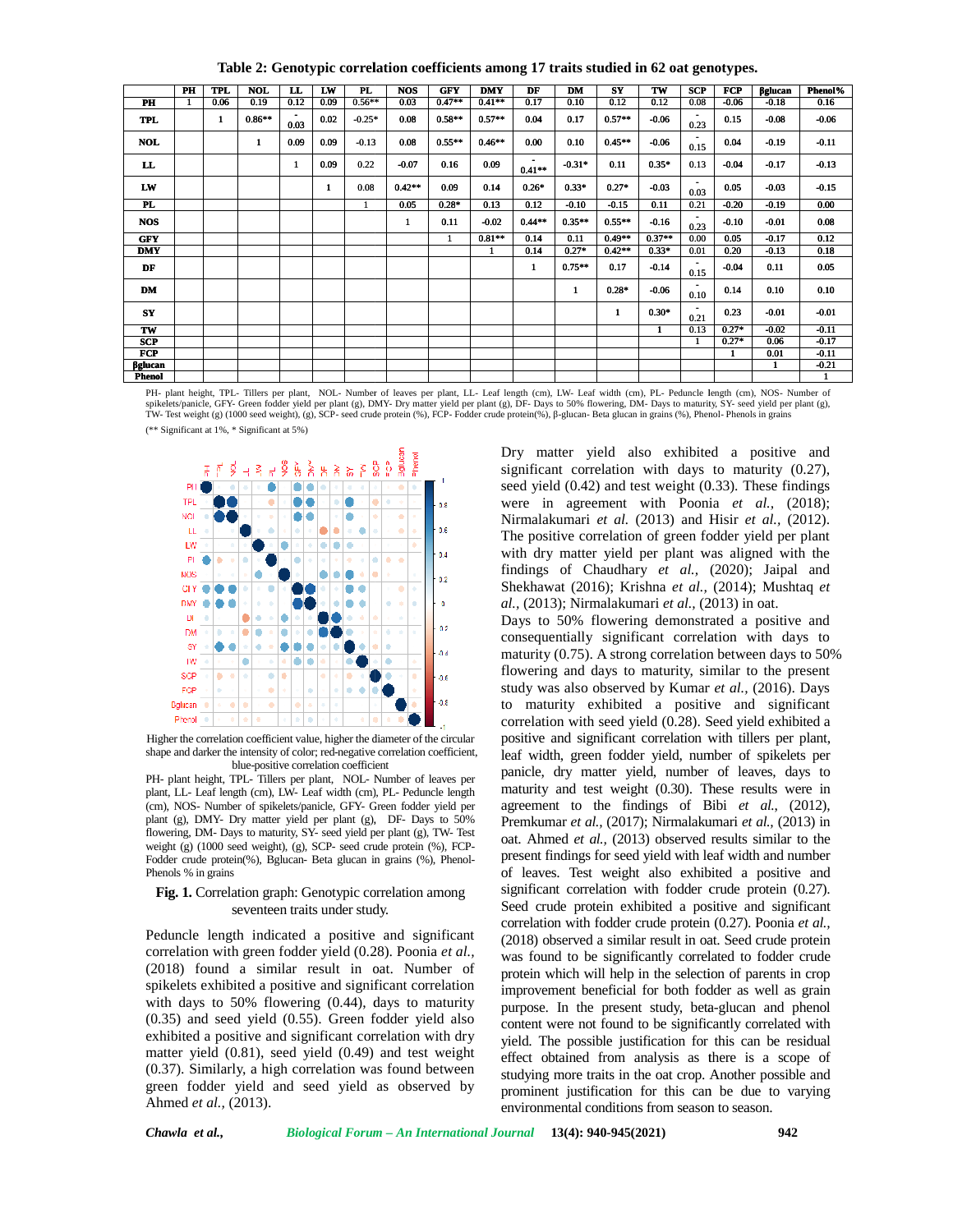

PH- plant height, TPL- Tillers per plant, NOL- Number of leaves per plant, PL- Peduncle length (cm), NOS- Number of spikelets/panicle, GFY- Green fodder yield per plant (g), DMY- Dry matter yield per plant (g), SY- seed yield per plant (g), TW- Test weight (g) Fig. 2. Correlation coefficient, frequency distribution and scatter diagram presenting traits which showed a high significant positive correlation with the economic traits

**Path coefficient analysis.** Correlation of a particular trait with fodder or seed yield does not necessarily mean a direct and positive effect of that studied trait on fodder or seed yield. Hence, to surmount this, path coefficient analysis was done. It is an effective method of selecting meritorious traits useful in selection programmes of crop improvement. It analyzes cause and effect relationships and partitions the correlation into direct and indirect effects. It provides an estimate of both the magnitude and significance of causal connections between variables. In the present study, path coefficient analysis was done

considering seed yield per plant as a dependent character. Partitioning of the total correlation coefficient into direct and indirect effects for seed yield per plant showed a high direct effect on yield contributing traits. Path coefficient direct effect on yield contributing traits. Path coefficient<br>values among the 17 traits in 62 oat genotypes are presented in Table 3. Path diagram as shown in Fig. 3 is presented in Table 3. Path diagram as shown in Fig. 3 is<br>like a flow chart including different variables which are interconnected with lines describing flow in which the variables under study are related to each other and eventually its effect on dependent character. eventually its effect on dependent character. positive correlation with the economic traits<br>or seed yield does not necessarily mean a<br>positive effect of that studied trait on fodder or<br>and indirect effects for seed yield per plant showed a high<br>Hence, to surmount this



PH- plant height, TPL- Tillers per plant, NOL- Number of leaves per plant, LL- Leaf length (cm), LW- Leaf width (cm), PL- Peduncle length (cm), NOS- Number of spikelets/panicle, GFY- Green fodder yield per plant (g), DMY- Dry matter yield per plant (g), DF- Days to 50% flowering, DM- Days to maturity, SY- seed yield per plant (g), TW- Test weight (g) (1000 seed weight), (g), SCP- seed crude<br>protein (%), FCP- Fodder crude protein(%), Bgl- Beta glucan in grains (%), Phn- Phenols% in protein (%), FCP- Fodder crude protein(%), Bgl- Beta glucan in grains (%), Phn- Phenols% in grains

Fig. 3. Path diagram. Direct, indirect and residual effects considering seed yield as dependent character. Positive and negative effects are shown by blue and red color respectively; color intensity proportional to value of its respective coefficient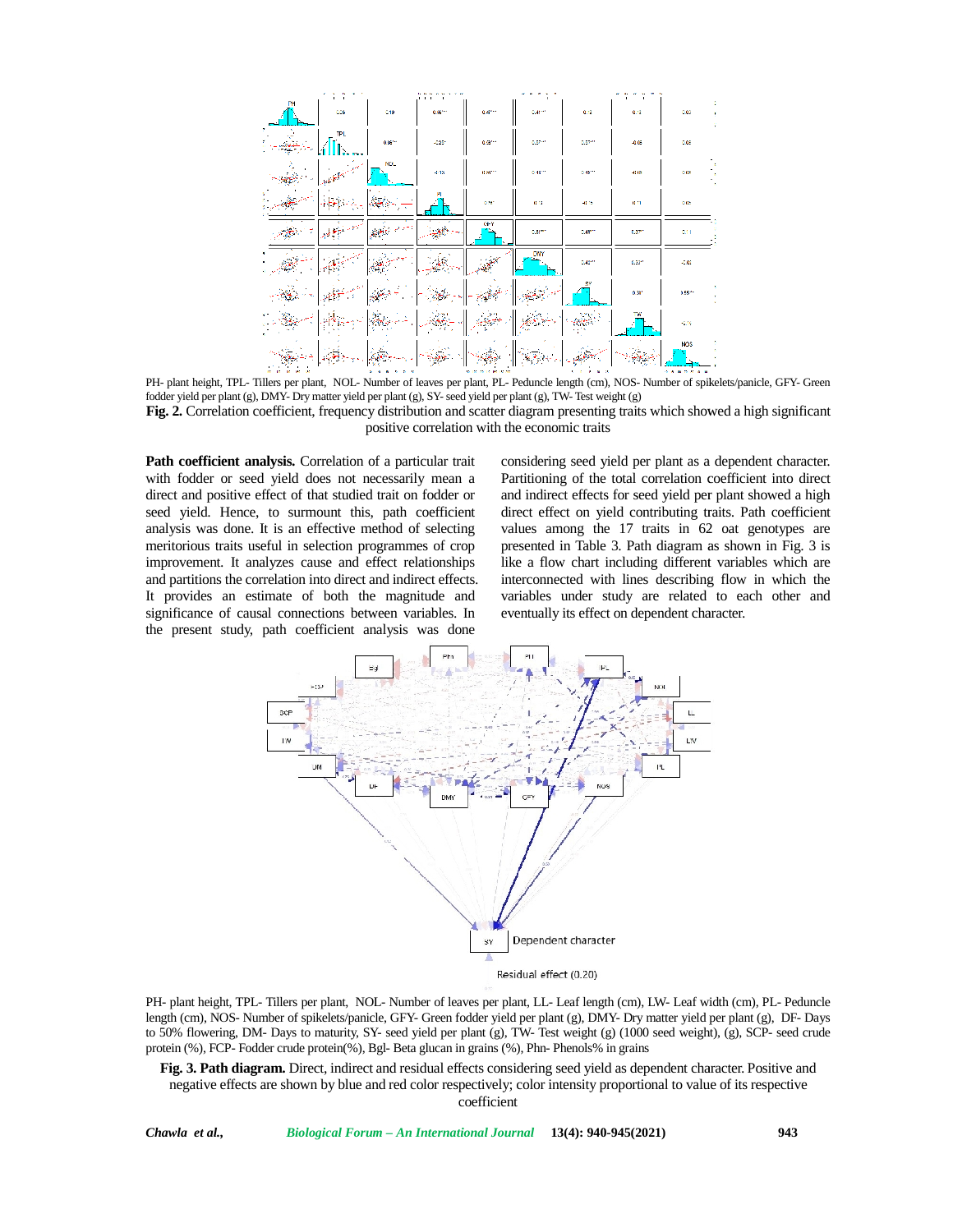**Table 3: Path coefficient analysis of 17 traits studied in 62 oat genotypes.**

|            | PH                                | TPI.     | NOL      | LL.      | LW       | PL.      | <b>NOS</b> | GFY      | DMY      | DF       | DM       | TW       | SCP      | FCP      | glucan   | Phenol%  |
|------------|-----------------------------------|----------|----------|----------|----------|----------|------------|----------|----------|----------|----------|----------|----------|----------|----------|----------|
| PН         | 0.167                             | 0.048    | $-0.042$ | 0.008    | 0.005    | $-0.070$ | 0.016      | $-0.022$ | $-0.032$ | $-0.005$ | $-0.001$ | 0.050    | 0.001    | $-0.004$ | $-0.006$ | 0.008    |
| TPL        | 0.010                             | 0.771    | $-0.191$ | $-0.002$ | 0.001    | 0.032    | 0.045      | $-0.026$ | $-0.044$ | $-0.001$ | $-0.002$ | $-0.024$ | $-0.003$ | 0.010    | $-0.002$ | $-0.003$ |
| NOL        | 0.031                             | 0.662    | $-0.222$ | 0.006    | 0.005    | 0.016    | 0.047      | $-0.026$ | $-0.036$ | 0.000    | $-0.001$ | $-0.023$ | $-0.002$ | 0.003    | $-0.006$ | $-0.005$ |
| LL         | 0.020                             | $-0.021$ | $-0.019$ | 0.064    | 0.005    | $-0.027$ | $-0.044$   | $-0.007$ | $-0.007$ | 0.013    | 0.003    | 0.145    | 0.002    | $-0.003$ | $-0.005$ | $-0.006$ |
| LW         | 0.015                             | 0.019    | $-0.020$ | 0.006    | 0.052    | $-0.011$ | 0.248      | $-0.004$ | $-0.010$ | $-0.008$ | $-0.003$ | $-0.015$ | 0.000    | 0.003    | $-0.001$ | $-0.006$ |
| PL         | 0.093                             | $-0.194$ | 0.028    | 0.014    | 0.004    | $-0.126$ | 0.029      | $-0.013$ | $-0.010$ | $-0.004$ | 0.001    | 0.046    | 0.003    | $-0.013$ | $-0.006$ | 0.000    |
| <b>NOS</b> | 0.005                             | 0.059    | $-0.018$ | $-0.005$ | 0.022    | $-0.006$ | 0.590      | $-0.005$ | 0.002    | $-0.014$ | $-0.004$ | $-0.066$ | $-0.003$ | $-0.006$ | 0.000    | 0.004    |
| GFY        | 0.078                             | 0.444    | $-0.124$ | 0.010    | 0.004    | $-0.035$ | 0.065      | $-0.046$ | $-0.063$ | $-0.004$ | $-0.001$ | 0.155    | 0.000    | 0.003    | $-0.005$ | 0.005    |
| <b>DMY</b> | 0.069                             | 0.437    | $-0.103$ | 0.006    | 0.007    | $-0.016$ | $-0.011$   | $-0.037$ | $-0.078$ | $-0.004$ | $-0.003$ | 0.138    | 0.000    | 0.013    | $-0.004$ | 0.009    |
| DF         | 0.029                             | 0.028    | 0.001    | $-0.026$ | 0.013    | $-0.016$ | 0.258      | $-0.006$ | $-0.011$ | $-0.032$ | $-0.007$ | $-0.057$ | $-0.002$ | $-0.003$ | 0.003    | 0.003    |
| DM         | 0.017                             | 0.134    | $-0.022$ | $-0.020$ | 0.017    | 0.013    | 0.209      | $-0.005$ | $-0.021$ | $-0.024$ | $-0.010$ | $-0.027$ | $-0.001$ | 0.009    | 0.003    | 0.005    |
| тw         | 0.020                             | $-0.045$ | 0.012    | 0.022    | $-0.002$ | $-0.014$ | $-0.094$   | $-0.017$ | $-0.026$ | 0.004    | 0.001    | 0.418    | 0.002    | 0.018    | $-0.001$ | $-0.005$ |
| <b>SCP</b> | 0.013                             | $-0.180$ | 0.034    | 0.008    | $-0.001$ | $-0.027$ | $-0.136$   | 0.000    | $-0.001$ | 0.005    | 0.001    | 0.052    | 0.015    | 0.018    | 0.002    | $-0.007$ |
| FCP        | $\overline{\phantom{0}}$<br>0.010 | 0.118    | $-0.008$ | $-0.003$ | 0.003    | 0.025    | $-0.058$   | $-0.002$ | $-0.015$ | 0.001    | $-0.001$ | 0.114    | 0.004    | 0.065    | 0.000    | $-0.005$ |
| glucan     | -<br>0.030                        | $-0.059$ | 0.043    | $-0.01$  | $-0.002$ | 0.024    | $-0.004$   | 0.008    | 0.010    | $-0.003$ | $-0.001$ | $-0.008$ | 0.001    | 0.001    | 0.032    | $-0.009$ |
| Phenol     | 0.028                             | $-0.049$ | 0.025    | $-0.008$ | $-0.006$ | 0.001    | 0.050      | $-0.005$ | $-0.015$ | $-0.002$ | $-0.001$ | $-0.043$ | $-0.002$ | $-0.007$ | $-0.007$ | 0.046    |

PH- plant height, TPL- Tillers per plant, NOL- Number of leaves per plant, LL- Leaf length (cm), LW- Leaf width (cm), PL- Peduncle length (cm), NOS- Number of spikelets/panicle, GFY- Green fodder yield per plant (g), DMY- Dry matter yield per plant (g), DF- Days to 50% flowering, DM- Days to maturity, SY- seed yield per plant (g), TW- Test weight (g) (1000 seed weight), (g), SCP- seed crude protein (%), FCP- Fodder crude protein(%), -glucan- Beta glucan in grains (%), Phenol- Phenols% in grains

**Direct effect.** The path coefficient analysis exhibited high direct and positive effects of tillers per plant (0.771), number of spikelets per plant (0.590), test weight (0.418), plant height (0.167) which depicted the importance of association of these traits with seed yield while number of leaves (-0.222), peduncle length (- 0.126), green fodder yield (-0.046), dry matter yield (- 0.078) days to 50% flowering (-0.032) and days to maturity (-0.010) had negative direct effect on seed yield.

**Indirect effect.** Leaf length (0.145), green fodder yield (0.155), dry matter yield (0.138), fodder crude protein  $(0.114)$  via test weight; leaf width  $(0.248)$ , days to 50% flowering  $(0.258)$ , days to maturity  $(0.209)$  via number of spikelets; number of leaves (0.662), green fodder yield (0.444), dry matter yield (0.437) and fodder crude protein (0.118) via tillers per plant had high indirect positive effect on seed yield. However, seed crude protein (-0.136) via number of spikelets; tillers per plant (-0.191), green fodder yield (-0.124) and dry matter yield (-0.103) via number of leaves; peduncle length (-0.194) and seed crude protein (-0.180) via tillers per plant had high negative indirect effect on seed yield.

**Residual effect.** The residual effect calculated was 0.20. This indicated that a considerable magnitude of variation was present for the association of seed yield with dependent traits. The residual effect indicated that the component traits under study were responsible for about 80% of the variability in seed yield/plant.

Partitioning of genotypic correlation between seed yield per plant and its component traits revealed that the direct effects were, in general, of higher magnitude than those of their indirect effects for all the traits. Kumar *et al.* (2016) observed a high value of the direct effect of number of spikelets per panicle, test weight and plant height on seed yield and a negative direct effect of peduncle length on seed yield. Similarly, peduncle length on seed Nirmalakumari *et al.,* (2013) observed a high value of the direct effect of test weight on seed yield in oat.

### **CONCLUSION**

In the present study, it was observed that traits *viz.,* plant height, tillers per plant, number of leaves, seed yield and test weight exhibited a positive and significant correlation with green fodder as well as with dry matter yield. Tillers per plant, leaf width, green fodder yield, number of spikelets per panicle, dry matter yield, number of leaves, days to maturity and test weight exhibited a positive and significant correlation with seed yield and need to be given more selection pressure for improving seed yield. The path coefficient analysis exhibited high direct and positive effects of tillers per plant, number of spikelets per plant, test weight and plant height which depicted the importance of association of these traits with seed yield. Therefore, breeders should formulate a selection criterion at the morphological level because some of the component traits discussed above have affected the seed yield directly.

### **FUTURE SCOPE**

The findings suggest that traits associated positively and significantly with complex yield trait will be helpful in indirect selection for improving yield traits in oat and formulating model plant type in plant breeding programmes.

**Acknowledgement.** The research was financially supported by the Director of Research, CCS Haryana Agricultural University, Hisar (Haryana), The completion of this undertaking could not have been possible without the assistance of so many people whose names may not be enumerated and facilities provided for the research by the university. **Conflict of Interest.** None.

## **REFERENCES**

- Ahmed, S., Roy, A. K. and Majumdar, A. B. (2013). Correlation and path coefficient analysis for fodder and grain yield related traits in oats (*Avena sativa* L.). *Annals of Biology, 29*(1): 75-78.
- Bibi, A., Shahzad, A. N., Sadaqat, H. A., Tahir, M. H. and Fatima, B. (2012). Genetic characterization and inheritance studies of oats (*Avena sativa* L.) for green fodder yield. *International journal of Biology, Pharmacy and Allied Sciences, 1*(4): 450-460.
- Brown, L., Rosner, B., Willett, W. W. and Sacks, F. M. (1999). Cholesterol-lowering effects of dietary fiber: a meta analysis. *The American journal of clinical nutrition, 69*(1): 30-42.
- Chaudhary, M., Singh, S. K., Kumar, M., Chand, P. and Kumar, M. (2020). Genetic variability, heritability and character

*Chawla et al., Biological Forum – An International Journal* **13(4): 940-945(2021) 944**